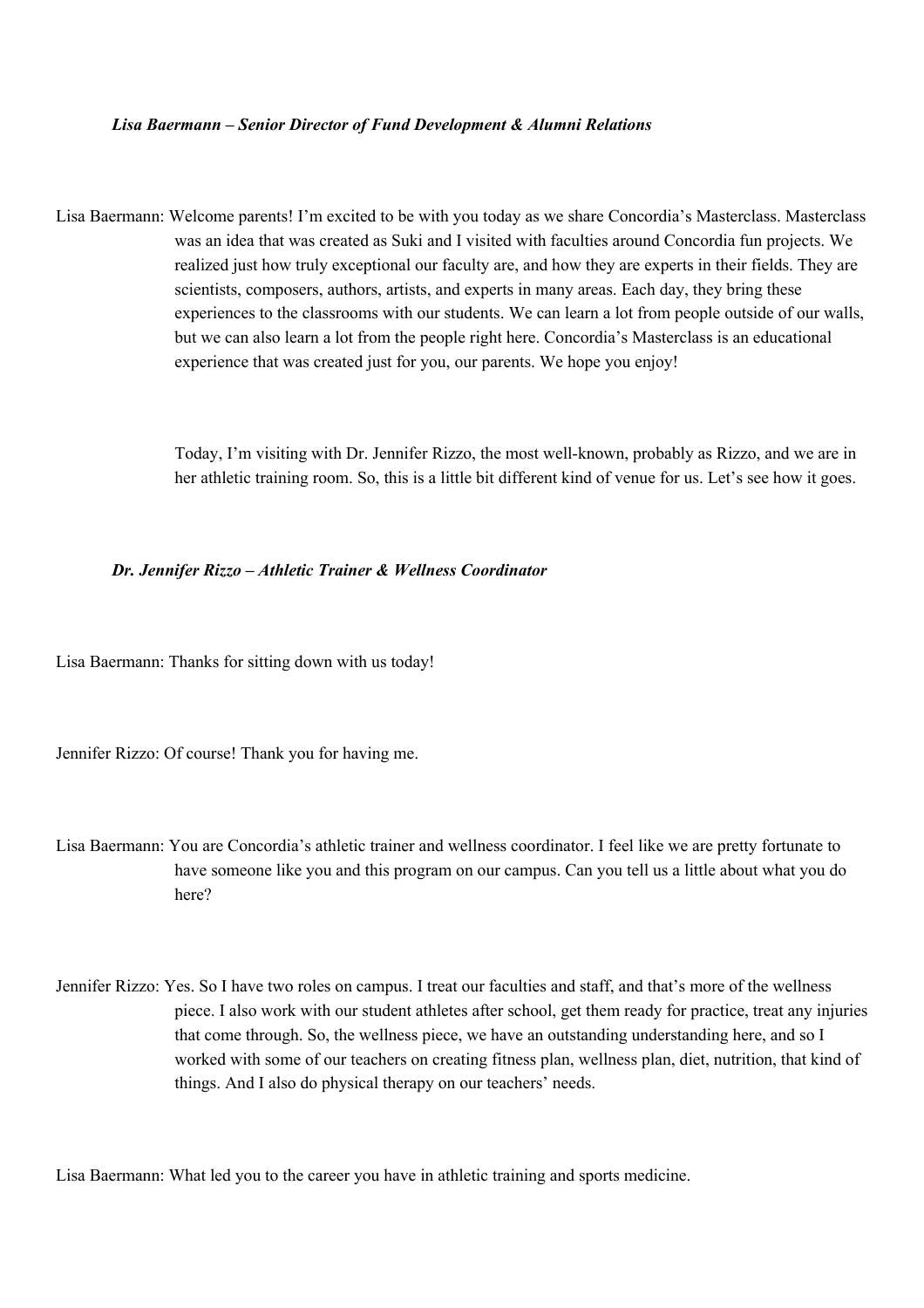- Jennifer Rizzo: Well, when I was a junior in high school, I was in an anatomy physiology class, and we went to one of the local junior colleges in Southern California, and I thought that was the coolest thing. From that point on, I wanted to be a physical therapist. So, I went into college thinking, "I am doing physical therapy. This is what I'm going to do." God has different plans for me. Physical therapy wasn't in the books, but I met the most amazing athletic trainer while I was playing volleyball there. So, he really opened my eyes to being able to look and treat student athletes and introduced me what athletic training was. So, I transferred schools and changed my major to athletic training, and the rest is history.
- Lisa Baermann: You have obtained a number of certifications: nutrition, first aid, concussion, and other injury related trainings, coaching. What are some of those that you feel are most important to you?
- Jennifer Rizzo: I'm a life learner, and I think there's no point ever in my life am I done learning. I learn every day from student athletes that come in; I learn from tough cases that I work with. And so, as I work with more and more people, I realized there's different things that I just want to branch out and start. I want to know more. I want to know why the body does what it does. So, I did the concussion certification, which I thought was super important. One thing that I really wanted to bring here is return to learn, and understanding how as a student athlete, we are a whole person. We are not just the athlete on the court or on the field, we are also the athlete that has to turn around and go to Chemistry or English, and they have to sit through these classes. If their brains are not working optimally for the court or for the field, there's no way their brains are going to work optimally in the classrooms as well. And that was one of the certifications that I spent a lot of time. I took note after note, and I've actually applied a lot of that here. Some of the other certifications were things that I was just interested in, and I wanted to just be able to be more well-rounded. Athletes talk about nutrition all the time with me, and staff comes in and ask me about nutrition. You know, I understand nutrition, and I taught nutrition at university, but I didn't have the full *how do you become a nutrition coach*. How do you really help someone when they walk in and say, "these are the things I'm struggling with." How do I get them to their goal? So, those certifications just came in handy of just trying to figure out how to become more organized on my end to help someone achieve their goals.
- Lisa Baermann: You have also published a number of papers, both in United States and done presentations in Asia. And one of the areas that you have focused on is bilateral thoracic outlet syndrome. Now, what I know about that is limited to it is somewhere here (points toward the area between collarbone and the first rib). So, could you share with us a little bit about why this is interesting to you, and what would you want to share with us about that?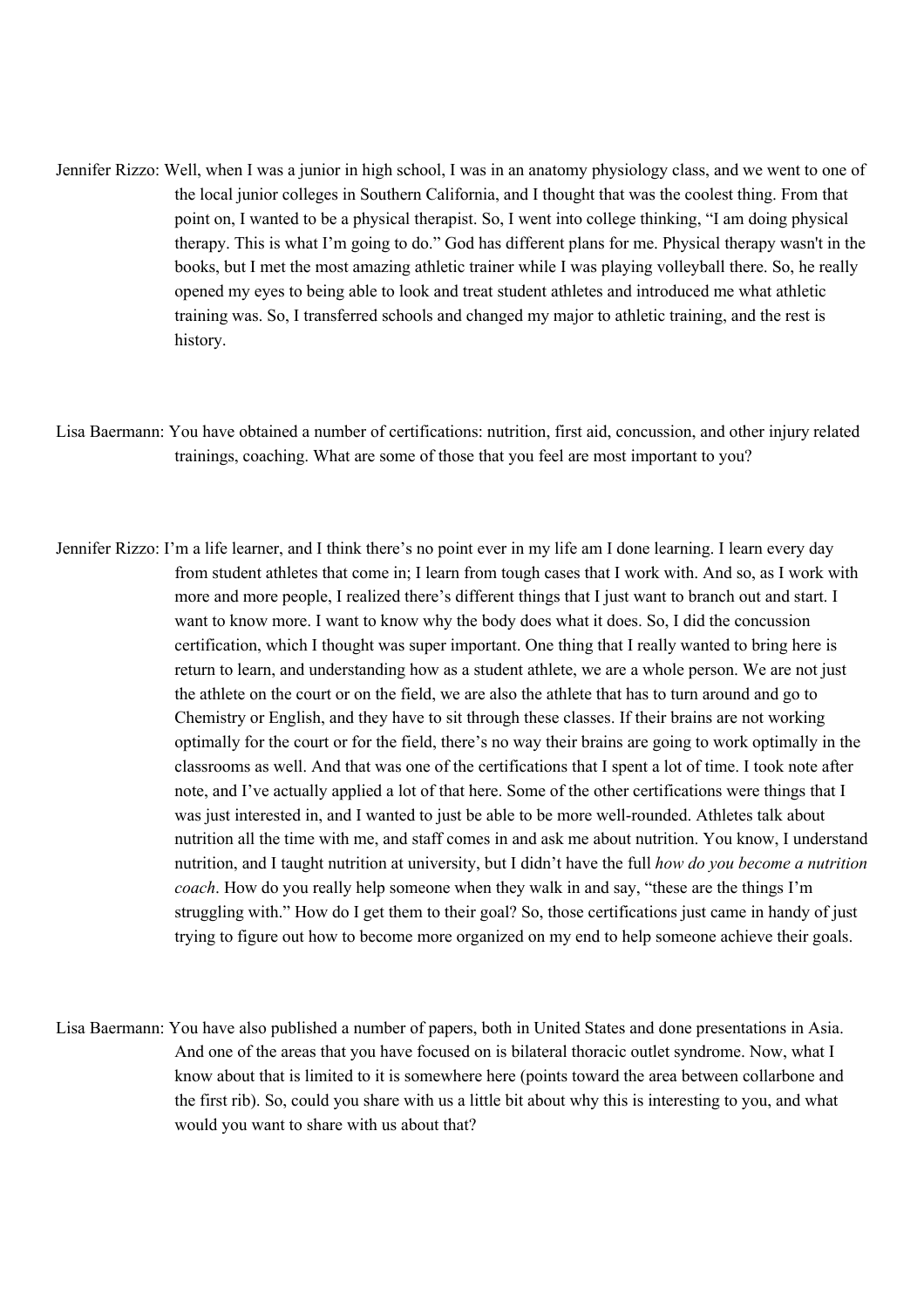- Jennifer Rizzo: Right, so, bilateral thoracic outlet syndrome, also known as TOS. It is considered rare disease. And so, I've had four student athletes with different versions of thoracic outlet, and most of the athletic trainers would never see it in their career. So, I decided to do a case study on one particular person, and it's unique because that person had pain on both arms. So really what thoracic outlet is there's the two muscles in the neck, and they form like a triangle with the bone at the bottom right here. So, your first rib and then your scalene muscles, and the nerve and artery come out of that and go down rest of the arm. If there's any kind of impingement for any reason within this little triangle, that creates numbness and tingling. It can create blood flow issues, blood clots, things like that. But the unique part about thoracic outlet is every person that I have doubt with has completely different symptoms. So, I wanted to write a case study on one patient particularly that had it in both arms. But having it in both arms, there are two completely different presentations. This is a really cool example of how someone with the same exact thing can have very different presentations, and it's not the variables that we are worrying about. There's no variables because it's the same person, right? And so, I started writing this case study and ended up getting it published. It's in the *International Journal of Athletic Therapy and Training*. That was published actually last year. And then, I did a lot of presentations on it. I've done a couple poster presentations while I was in Japan, China, and in Florida. I think it's a really cool case, and I think it's something that is great to share with other health care workers. I've actually reached the people all over the world, have emailed me as a result of that case, and just said, "hey, thank you for sharing this, and these are the things I'm struggling with, and what do you recommend?" So, I'm able to reach beyond our small community here and get out to, really, the world.
- Lisa Baermann: It makes me wonder if there are other interesting things that you have seen in your work, aside from the ones that we might talk about later that are kind of common. What do you call home about, what do you say, "you are not going to believe what I just saw."
- Jennifer Rizzo: You know, I mean, the day-to-day injury that I see, it is what it is. I don't know if I have seen anything that is super spectacular here, but I think what is really cool is the difference between treating patients in United States versus treating patients in Asia. There's a lot of cultural differences. And so, first I was just don't know how to help certain people because I didn't understand culturally why they didn't actually want help from me. And a lot of people didn't know what athletic trainer is, and that's another piece of this puzzle. United States, there's legislation across all fifty states, and so if you as an athletic trainer, most people have an idea what you are. Here, when I'm say I'm an athletic trainer, a lot of time they think of personal trainer. And yeah, I can do that, I do have my personal trainer certificate, but that's not really what I'm here for. And so, educating our student athletes on what my role is as an athletic trainer, educating parents, I'm reaching to say, these are the things that I can do to help. So, in a nutshell, I do injury prevention, I do injury evaluation, I do injury rehabilitation, and then return to play. So, I really see the athletes from the second they get injured till the moment they return back onto the field. And so, explaining that culturally is difficult, and just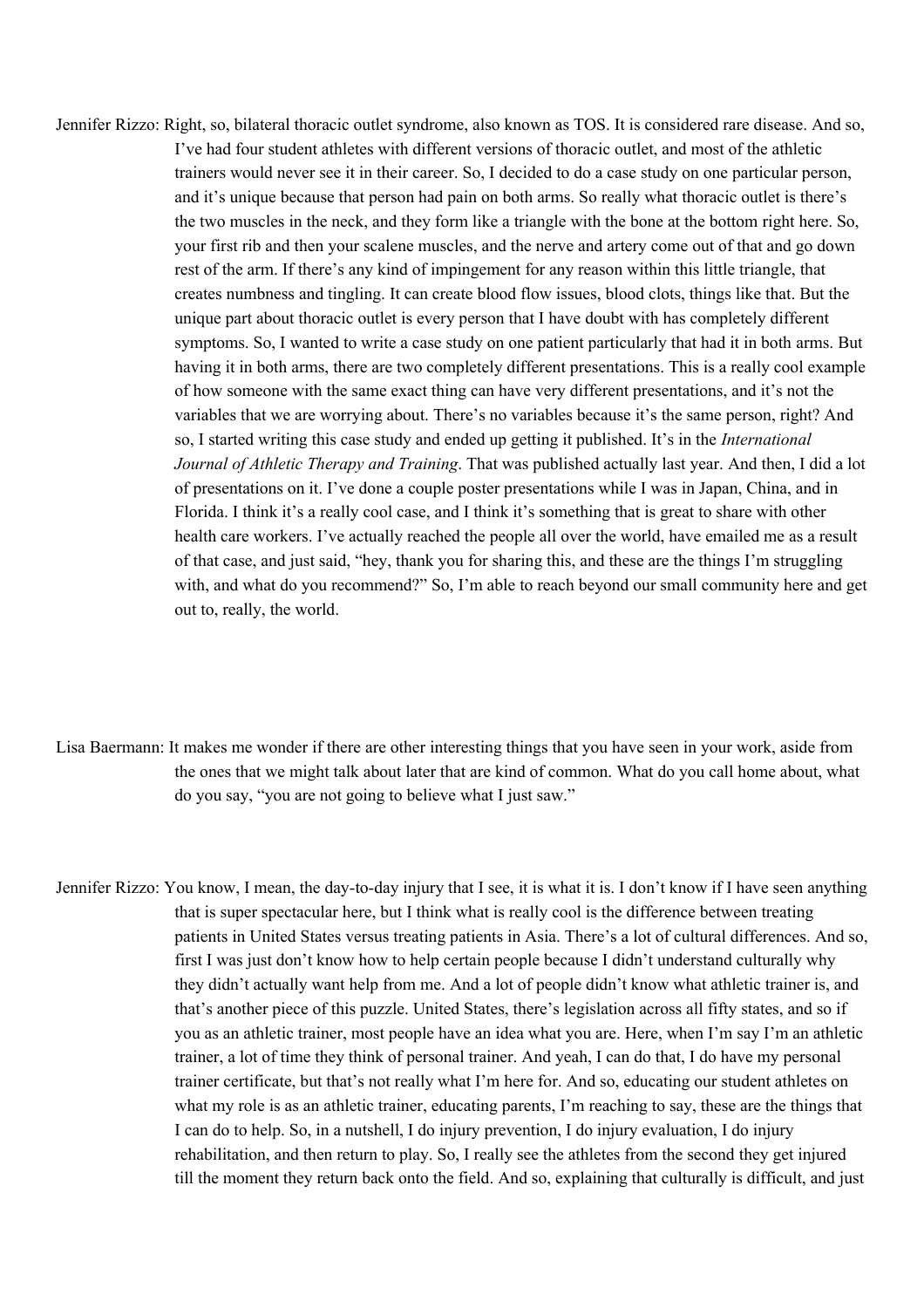me learning. Now, I understand, ok, when I have a parent that doesn't understand my role, I do need to do a better job at explaining that and helping them understand that. And then, also helping the child to understand that it's ok to come in here, even if it's just ingrown toenail, I might actually be able to help you with something that seems minor, get back on the court or field without actually missing any practice or playtime.

- Lisa Baermann: Do you feel like athletic training is making advancements here in China? Is it something that growing as a field?
- Jennifer Rizzo: Definitely in China. The Chinese government, just recently, about a year ago actually, reached out and posted a hundred jobs in United States, and the reason they went to United States is because athletic training is an US profession. They are looking for athletic trainers to come to China to help with the Olympics, and they understand the value of what an athletic trainer offers. So, there is a lot of recognition from the IOC, International Olympic Committee, of what athletic trainers can offer. In Shanghai, in particular, we had, at one point, six schools that had athletic trainers, full-time staff athletic trainers. And that's amazing. When we would go to the APAC events, we had an athletic trainer almost every single major sport event between the different schools. There's a lot of value seen in athletic training definitely here in Shanghai.

Lisa Baermann: What would parents want to know about what you are doing here?

Jennifer Rizzo: So, there are usually about ten kids in here right after school, and I've got one kid on every table. So, say, we will use soccer as an example, so I did a lot ankle taping for soccer. So, I lined them up on the table, and just one after the other, tape those ankles, tape the wrists, tape the fingers, go to the practice. And then I have some kids that aren't able to practice, and so they usually come and wait until I'm done getting everyone who can go to practice out, and then we do rehabs. And so I do about two hours worth of rehabs with kids after school. I've done ACL rehabs, and I've done a lots of ankles sprain rehabs, and they do all the stuff they need to do. They go finish watching practice, and when they are ready to be clear, then I will clear them eventually to go out and return back to play. We look at the athlete as a whole athlete, and so they need to come in here, I teach them about proper rest, hydration, eating, the exercises they need to do to prevent injuries but also to rehab from those injuries, to get them back out.

Lisa Baermann: You have some equipment in here that we probably aren't that familiar with. There's something over here, can you share with us what kind of piece of equipment that is?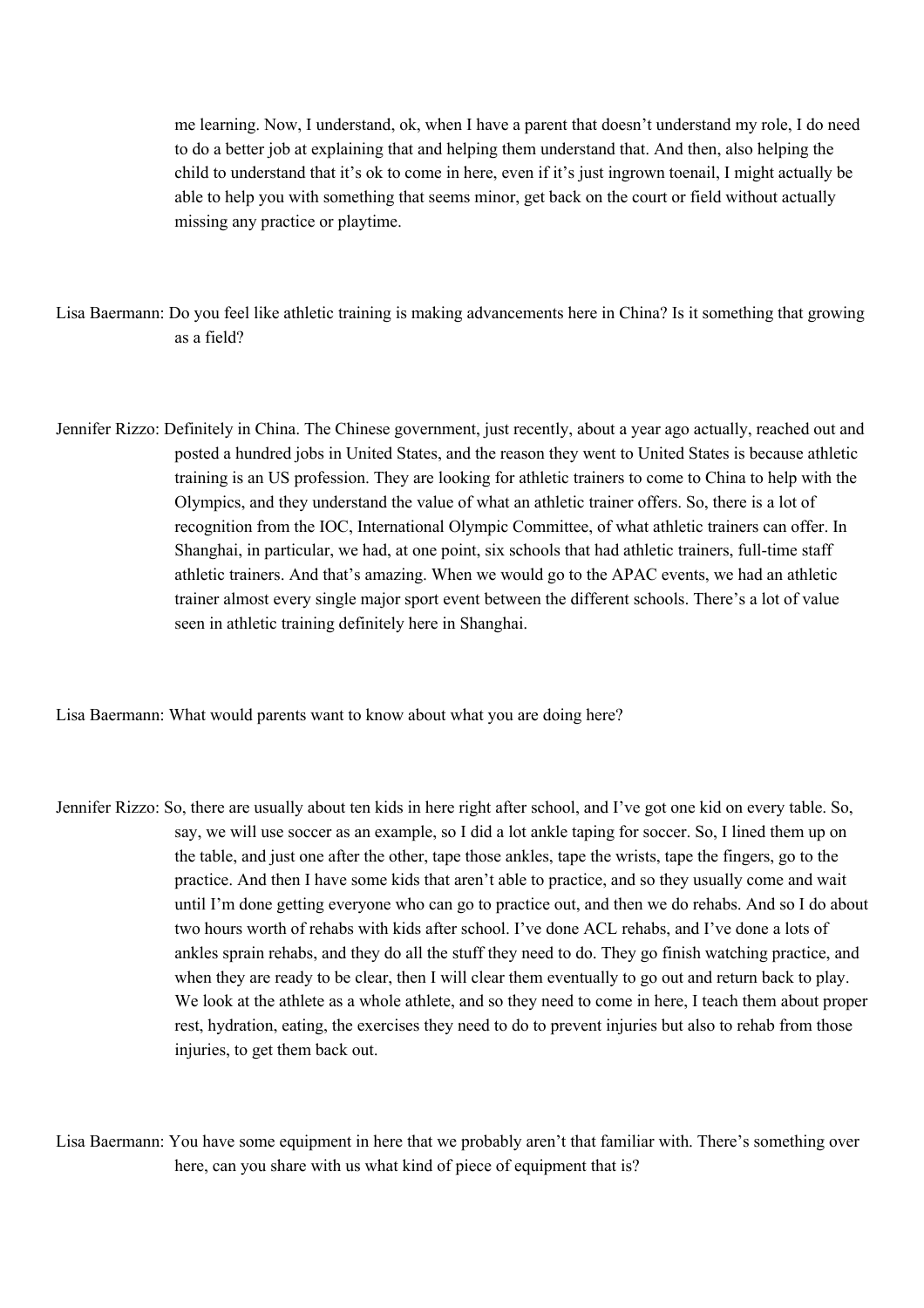Jennifer Rizzo: That is the ultrasound stimulation, and that has multiple functions, and the stim part of it, electrical stimulation, is the full word. That is, we put pads on the body around injured spot, and we can either do muscle activation, and I can do pain relief treatment with them, I can do swelling control treatment with them. So, that's the electrical stimulation side of it. And then ultrasound is, it looks just like the ultrasound we do for babies, but I just can't see into the body with this machine, but they emit soundwaves that bounce off the tissues and warm the tissues up. So, it actually prepares the inside of the body for the treatment I'm going to do afterwards. So the soft tissues, the range of motions, it actually just enhances and makes that treatment just a little stronger. That's the electrical stimulation unit over there.

Lisa Baermann: How about this red box over here?

Jennifer Rizzo: So this is called the Game Ready. This is probably the one thing that I use the most. It's awesome. It's filled with ice water. There are those boots they put on, if that an ankle sprain, they would put on the boot, and it's filled with air and this cold-water flushes through. It's about 15-20 minutes of treatment, and it pushes all the swelling out. Literally, they would come in with an ankle that is ginormous, and they would come out back into its normal size, almost look like a normal ankle. Then I can wrap it up and do whatever else I need to do treatment wise.

Lisa Baermann: That's great! And then you have a treatment bath?

- Jennifer Rizzo: Yes! It's the center piece of the room. So, this one, we actually fill ice and water, and cross country, track use the most. We definitely have coaches that are very proactive about making sure that athletes are getting proper treatments after practice to get them ready for competition or practice the next day. And so, filled with ice water, fifty to sixty degrees, and then we pile as many kids in there can fit. They go up to just about their knees, and cools down, pulls the lactic acid out of their legs, cools down the joints, ices anything that's sore, and gets them ready for the next day.
- Lisa Baermann: As you've explaining some of the things that you do, referencing the equipment, I think you really have brought a division to collegiate program to a high school place. We are so fortunate, I mean, it's exceptional.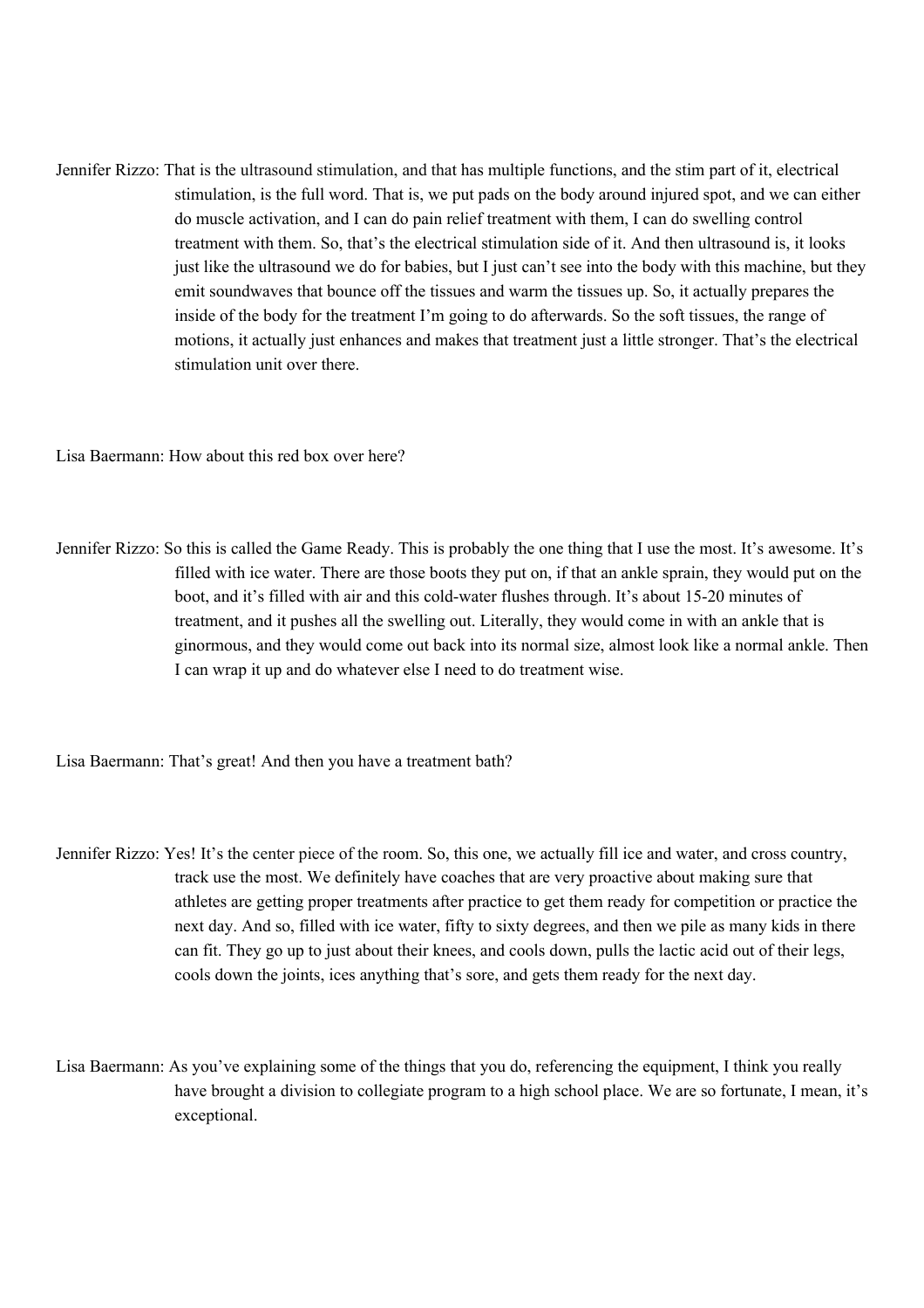- Jennifer Rizzo: The support of the upper administration is very obvious, and how they support financially. They support by having this amazing office. I will brag and say that I have the best office on campus, because I have a view of two gyms and field just from sitting on my desk, which help with our students' safety. It just makes my job easier to be able to see the whole campus, but you definitely see that support, feel that support. You know, we can grow, we can continue to grow as an athletics program on this campus, but again, I reach beyond just athletics, and I keep our staff, our faculty healthy, and happy, hopefully. So, that wouldn't be possible if it wasn't the support that the school offers.
- Lisa Baermann: What do you think is coming in athletic training and sports medicine? What's being discussed right now?
- Jennifer Rizzo: You know, concussion is still a big topic that we are tackling, because science is constantly changing, we are learning more about what the brain does. We are learning more about how to have active recovery versus just sitting in a dark room. We are just learning more about the body's wants, needs, and does. So, we are going to continue to push, and concussion is always going to be a hard topic. For me, I've been doing a lot of research and listening to podcasts and just some of my mentors that I have found online of the lymphatic system, and how the lymphatic system helps with healing and ways that we never really thought about. I actually just did a presentation for the Asia Pacific Athletic Trainer Society, and it was on lymphatic system, and what is happening in the body when there's an injury. Basically, it's just a bunch of tubes, and they get clogged when they get clogged, just no good things can get into that area. We want all the modally fluids in that area, that sounds gross, but we want all the good stuff in there, called the good jujus, right? We want all the good jujus in the ankle, and we want all the bad stuff out. So, by paying attention to something as simple as the lymphatic system, and being able flush it out and move fluent, and looking at the body as, "yeah, you have a sprained ankle, but how is it all connected?" That ankle is connected to a knee, and that knee is connected to a hip. So, understand the body as a whole, is where athletic training is moving forward. I want to see, personally, as look at chronic injuries through a different lens, and I think that's important, and so, that's what I tried to do here. An acute injury is an acute injury; you sprain your ankle, unfortunately, when you step on someone's ankle, that happens. That's ok, we treat that injury, and we can treat that injury, but those chronic injury, the sore knees, that just don't go away. Those are the things that we just have to find a different way to look at those injuries, and that's what is coming in athletic training.

Lisa Baermann: As you mention the discussion is still around concussion, and I think as parents, we have a heightened sense of awareness in this. When I was a child, we did quite have the same attention to it. I've had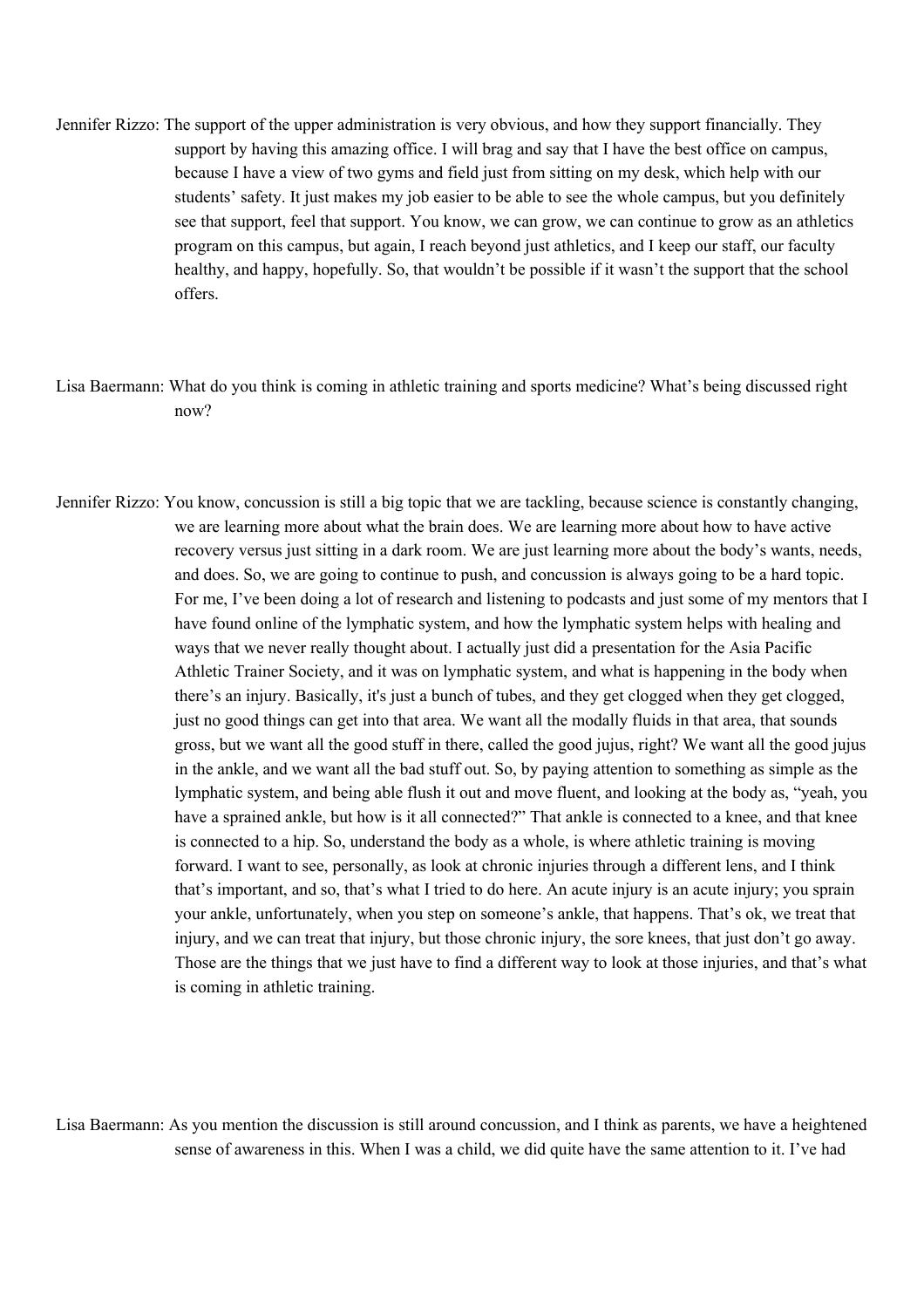three concussions myself, none of them happened during organized athletics. What is changing now in the world of concussions that you can share with us?

Jennifer Rizzo: We are getting a better understanding of how sensitive the brain is, and how easy it is to have concussion. We are also realizing that the brain doesn't have to be as baby as much as we thought it did originally. So, back in the old days, we used to say, you have to be in a dark room, you don't want the person go to sleep at the night, make sure you wake them up multiple times throughout the night. And now, we are looking at it and say, "hey, the middle of the night is the brain's opportunity to reset and to heal" So, if we are constantly waking it up and stimulating the brain, then we're just not letting it turn off and just do what it needs to do. If we are talking about an orthopedic injury, we want to rest, and we want to compress and to elevate, right? We want to create this environment that promotes healing. But if we are constantly wake someone up would not create that environment. So, the current way of concussion treatment: let the person sleep and turn off electronics, what stimulates and brain. Electronics are filled with blue light, that blue light is creating this environment that brain just keep going and going. Turning that off, again, we calm the brain down, and we let it do what it needs to do to heal. I told our athletes, "I want you to eat frequently throughout the day," because our brain is an organ just like everything else, it's a muscle, it needs that nutrient in order to heal, and so continue to feed that brain. But the one thing that we've always done, and this is what the big thing that's changing is we've always said, "no sports, you're done, it's complete rest." I still agree with that, and that's what we still follow. We have a very detailed concussion return to play protocol here, and that is a minimum of five days without symptoms before they can return back to their sport. But what I do in here in between that is critical. So, we get them on the bike, we get them walking. We do vision therapy in here. I put posted notes on the back of my door, and they have to do different things with focusing, moving their eyes, moving their head, and we're teaching the brain how to utilize the eyes in order to heal. We're teaching the body how to, basically, putting blood flow back in that brain by getting to work out, but we're doing it in a very controlled manner. And so, I am monitoring what their blood pressure looks like; how high their heart rate gets, and these are all things that I want to monitor to get them back into their sport quicker. I think that's where the big change is. They're not going to go back and play their sport before they're ready. That is one thing that we do not want them to have two concussions back-to-back, because that can be life threatening, really. And so, I don't consider myself super conservative when it comes to treating injuries, but when it comes to concussions, I won't cross any lines. When you have a concussion, you're out of your sport.

Lisa Baermann: But you are continuing to work with them?

Jennifer Rizzo: Every day. I want them in my office every day. I monitor students' symptoms every day; I want to know how they're responding in the classroom; I want to know are their grades changing, are they having difficulty reading. These are all things that we don't look at normally, because it didn't matter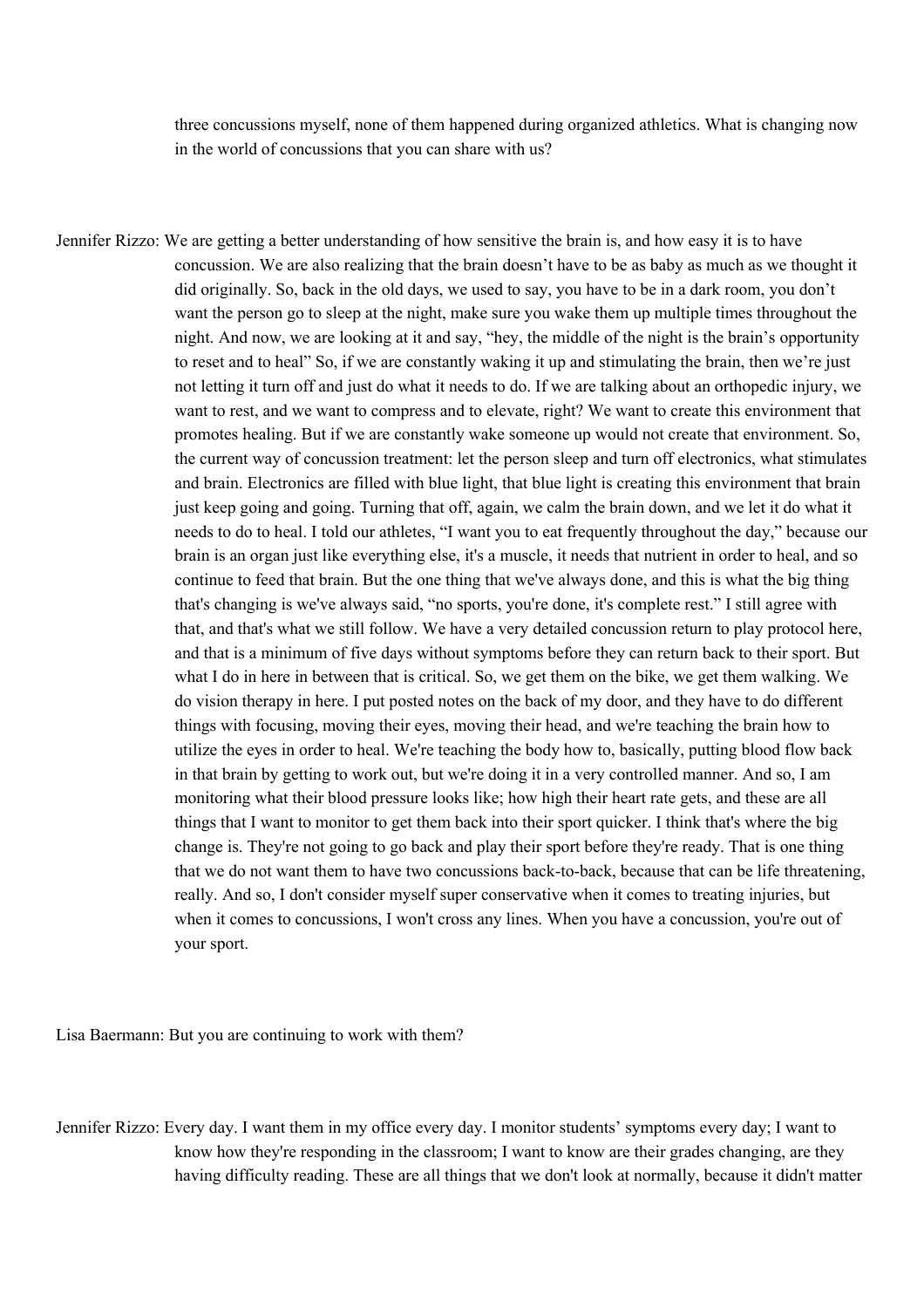if they could read as long as they can go play soccer, it doesn't matter that if they can read. But the reality is, as the whole person, they spent eight hours a day in the classroom and two hours in the field. So, I need to make sure that what they're doing in the classroom is ready; their brains are ready to receive all that learning.

- Lisa Baermann: You have training in some areas that would be more considered Eastern medicine than Western medicine, and you've actually you employ those here. I know that you do cupping, and dry needling. When my son first came home after you cut to him, I was like, "Oh my gosh! What happened!" But you've introduced these different ways. Is this happening in athletic training in general, or is this something that because you have an interest in them, and you're bringing it into your training here?
- Jennifer Rizzo: Yeah. Ironically, I did all this Eastern medicine training in the West. I didn't do any of that here. I wanted to do it here. There is the language barrier which makes it harder to just go to any school and pick up what Eastern medicine techniques. So, I did all my training in the West. Cupping was my first, and it was something that I was really interested in, I wanted to understand more. And so, I started with that cert. Then I went in and did a course in what's called GuaSha, or scraping, or IASTM, or the kind of the three words that we use to explain it. It's basically, when you see people that come in, they've those big red scrapes and bruises along the top of their shoulder, that's scraping. You literally take a tool that's about this big, and you just scrape it down the skin, and it pulls the skin away from the tissues below it to allow all that to move. Then you add the cup in, and that cup pulls that tissue apart, and it literally creates space, just allows things to move fluidly. That's when we come in, and we're like, "Oh, things are sticky. My shoulder just doesn't move right." So, I create that movement by doing the different techniques that I have. I do dry needling. I only do it on the staff I don't do it on our students. And mostly because they're, they're minors still, and I just want to make sure that I keep that that professionalism there that parents are okay with everything. But for our staff that are interested, I will do some dry needling on them as well.

Lisa Baermann: You have a heart for fitness and overall wellness, how do you think that developed?

Jennifer Rizzo: I have been playing sports since I was able to walk. I was extremely competitive as a small child, and my mother needed me out of the house for own sanity. So, she put me into whatever competition, things that I could get into, and I naturally gravitated towards softball and volleyball. Those were my two sports that I enjoyed the most, and I ended up playing softball for about 11 years and volleyball for just as long and volleyball was the sport that I was the best at and ended up playing Division One volleyball for Georgia State.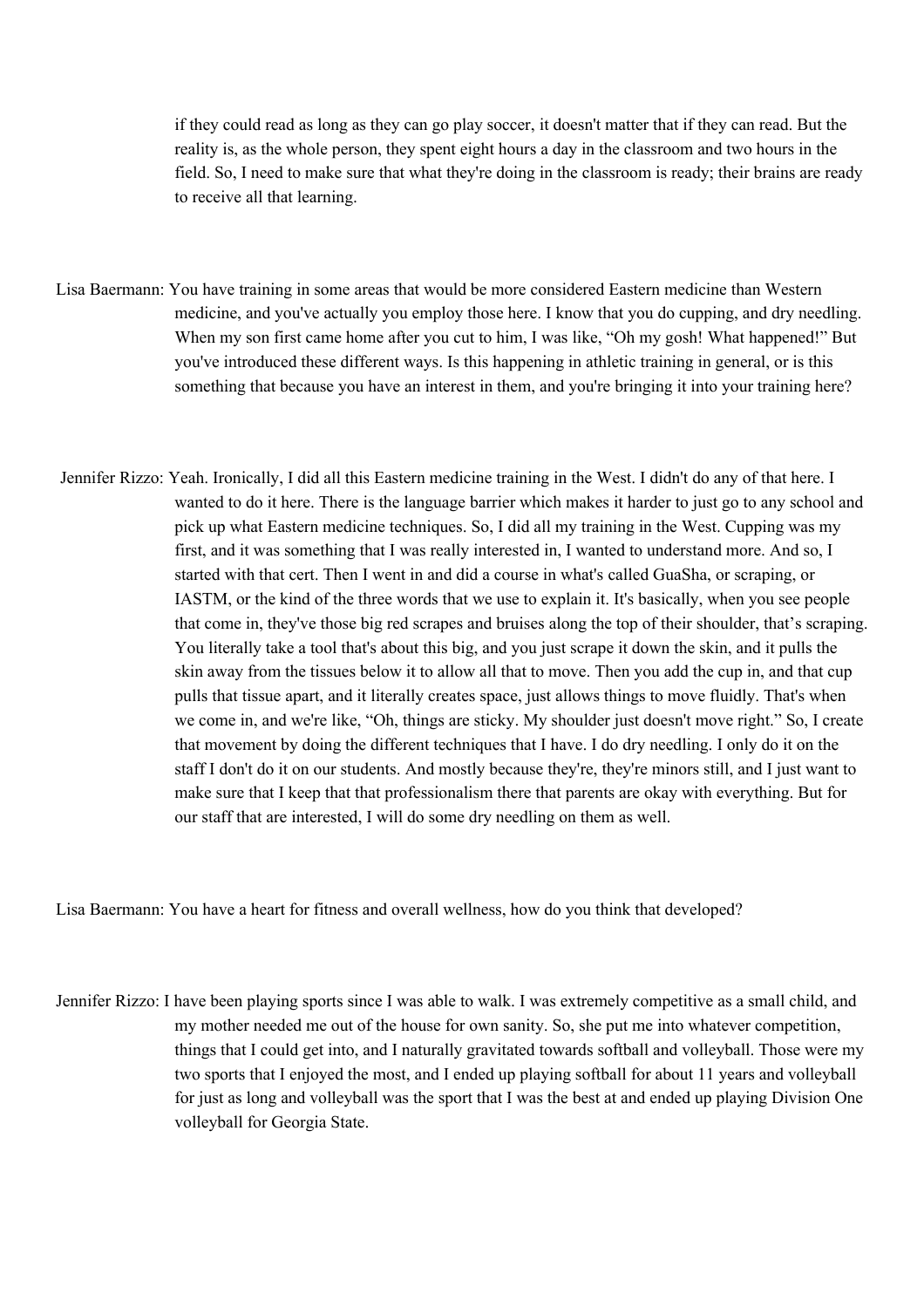- Lisa Baermann: We have PE in our curriculum across all divisions. Why do you feel that that's important to have incorporated?
- Jennifer Rizzo: In my opinion, movement is medicine, and so the body is made to move. We need to move. We've got kids that have this just built-up energy, and they love to just wiggle in their seats, and you know it's so important for us to be moving all the time, all day long. So, PE is an organized way to get the wiggles out, especially for our younger kids, for our middle, middle school kids, we're teaching them skills; we're teaching them fine motor skills we're teaching them gross motor skills; we're teaching them how to connect their feet to their head. You know, they're these weird, awkward growth spurts, and, you know, their feet become skis, but the rest of their body doesn't know how to catch up. So, we're teaching them in a safe environment, how to move with their body, how to understand how the body is able to move and teach them the things that they can and can't do. Mostly what they can do. Then we get into high school, and now we're teaching life learners of movement. We're teaching them how to love movement, we're teaching them to love being physically active. So, PE is less about a curriculum of these mile markers (we have to that), but it's also about just having the kids explore movement and understanding that it's okay to just crawl. Crawling is one of the fundamentals that we learn as babies, and it's one of the things that we lose. As we get older, it's so important to be able to connect our brains to our limbs. If you ask most of our adults on this campus to crawl, most of them can't. They lose that ability. You think about little kids and how they run up to a ball, and then they fall into the squat, and they just sit there. They just sit in the squat. It's like, "whoa, man, I wish I could do that as an adult!" We should be able to do that as an adult, and so that PE teaches us how to maintain that movement and keep moving over time.
- Lisa Baermann: Sometimes we see high school students make a decision to stop playing sports or stop playing on a team in favor of focusing on academics. I was a three-season college athlete, played in high school. You were a division one volleyball player. So obviously, we value athletics. What would you tell parents about the importance of high school athletics?
- Jennifer Rizzo: High school athletics is an opportunity to build teamwork. It's building leadership and athletes; it's teaching kids how to fail successfully and how to win successfully and humbly, right? Athletics is an opportunity for kids to just get blood flowing, that actually helps them in the academic piece. You know, and academics is something that we hold at such a high standard here, and I love that about our kids, but at the same time, movement is what kind of just grounds them throughout the day. So we do offer the PE, that helps grown them but athletics is just so important to keep them moving at a different level.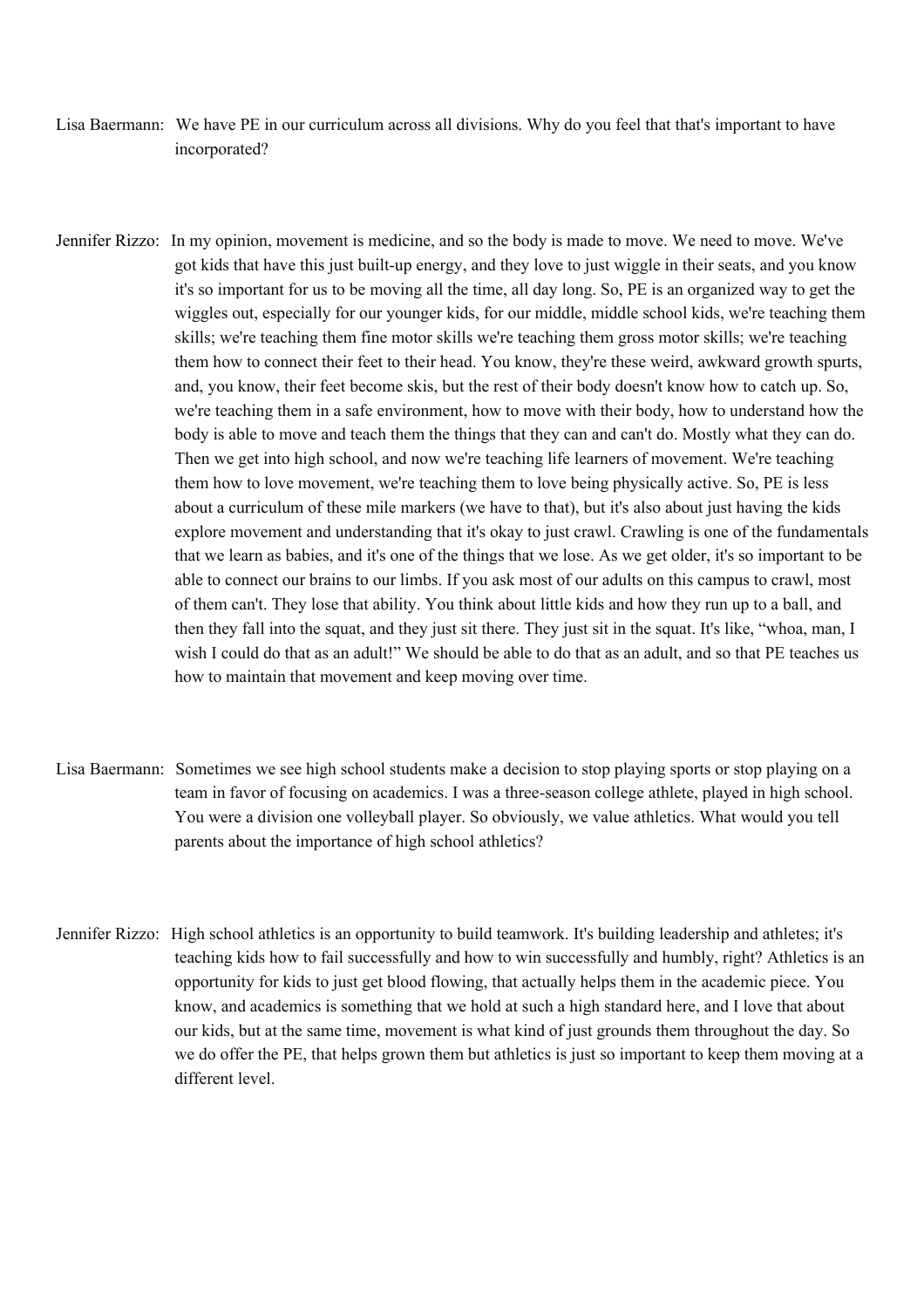- Lisa Baermann: We talked about this being the hub, so it is it is busy and it's noisy, but aside from it being a physical location of a hub. I think that students seek you out, you've built really strong relationships with our students.
- Jennifer Rizzo: I have, and I've had some students actually come in here and ask to be like my little protegees. They want to come in and just learn. They understand when they walk in here that they can get their ankle tapes, and they're going to do their rehab exercises, but they don't always understand why, or know how to ask why I do what I do. And so, I've had a handful of kids come in and say, "hey I really want to just can I help can you teach me how to tape in ankle", "can you teach me how to do this I learned about this in school", or "I saw this on the news." They just want to learn, and so it's been a really cool opportunity for me to have the kids come in and seek me out to learn what I'm passionate about. Working at the university, we had an athletic training education program, and that's what I did all day long. I taught students how to become the next athletic trainers, and I missed that piece. So having those kids come in and say, "hey, this is what I want to do." I love it! I absolutely love it!

Lisa Baermann: Is it okay to be a multi-sport athlete?

- Jennifer Rizzo: Every sport that our kids play allows them the opportunity to try something new, try something that they don't know they could be great at. And so, I love when our kids are doing multiple sports.
- Lisa Baermann: Sometimes parents don't want their students to play sports because they're afraid of injuries. What would you say to them about that concern?
- Jennifer Rizzo: You know we have just as much risk getting injured walking off a curb, outside of campus than we do, playing sports here on campus. It is a fear and it is something that we, you know, we want to be aware of, but we have the resources, we have me here that can help a student when they do get injured, get through that, and they can learn how to take care of their ankle now when they're fourteen, fifteen years old versus when they're 20 years old and don't have the resources on how to treat a sprained ankle. There is fear and concern, and those are valid. It's valid fear and concern on a parent's part, but at the same time like, there's so much more to gain by being a student athlete that when those injuries happen, Concordia has the resources to help those student athletes get through them. And so, I encourage parents to encourage their kids to play.

Lisa Baermann: What can students and families do to prevent injuries?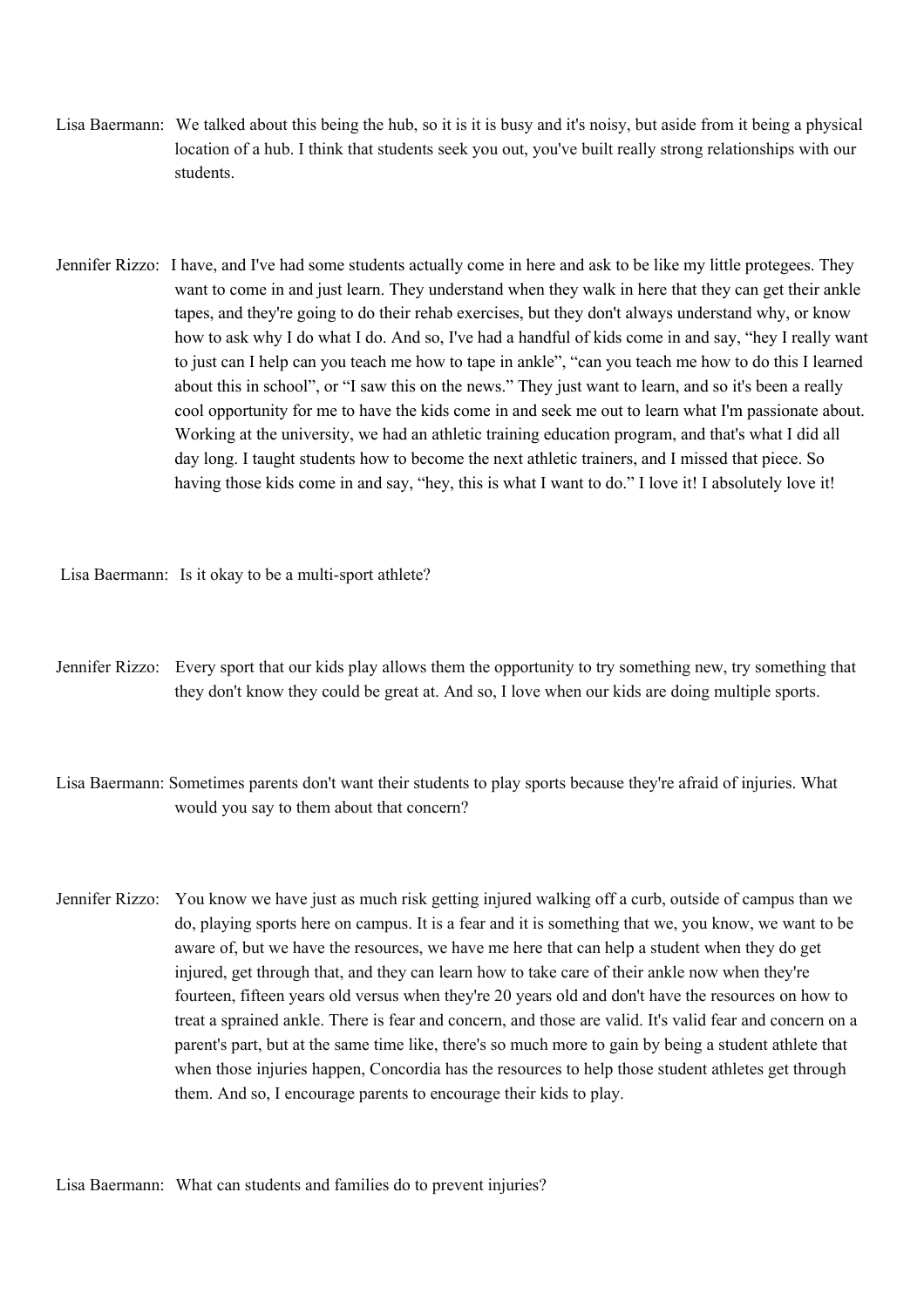- Jennifer Rizzo: The best prevention for injuries is strength, balanced training and flexibility. And so, from a strength perspective. It doesn't have to be hardcore, weight room, throwing all this iron around, it can be something as simple as bodyweight exercises and working on doing workouts and squats and pushups and burpees for days. Range of motion is, you know, stretching, and making sure that our joints work through the entire range of motion, versus if I wanted to move my shoulder, I should be able to lift my head all the above my head. Can I do that. if not then that's the ranges that I have to work on to get through there, and then balance is key. If you can stand on one foot and brush your teeth, that is definitely a huge injury preventer.
- Lisa Baermann: Wow, standard what so now we're going to have a whole host of students, you know, at their sinks. One foot, I'm going to be at that sink trying this out.
- Jennifer Rizzo: I love it, you should. You know, the brain, sometimes forgets where the body is in space, and so we have to remind it. So, forcing the body to balance, creates the connection between the brain and the foot. And so, when we're walking around and there's a curb. If I step off that curb, I don't have to look to know where that curve is in my body, my brain automatically knows that the hot second, I'm going to hit that ground and my foot is going to be there and it's going to land flat, and I just keep going. But if that isn't there, there's a disconnect somewhere between where the foot is going to land and the body can sense that. That's when we land on the outside of that foot and then we sprained an ankle. And so that proprioception, which is that balance, is a huge for injury preventer for students and doesn't matter what setting: on the field in the gym. Even table tennis, where we don't move our feet as much, but we still need to know where our bodies are in space.
- Lisa Baermann: Yes. sometimes kids do get hurt. So, what are the most common little or smaller injuries that you see, and what are some of the bigger ones.
- Jennifer Rizzo: The small ones jammed fingers. I've seen a lot of jammed fingers, and then ankle spains. We see a lot of ankle sprains. Those are kind of probably the two biggest ones that we had this year from a small perspective. Ankle sprains feel big because they're hard to walk, but in the scope of an injury, and ankle sprain is a pretty minor injury. And then jammed fingers, those fingers they just get in the way. And the bigger one: so, the bigger ones I've seen a couple ACLs, we've had some broken bones. Ironically, I think all of our broken bones happened not in our sports. They happened off camera.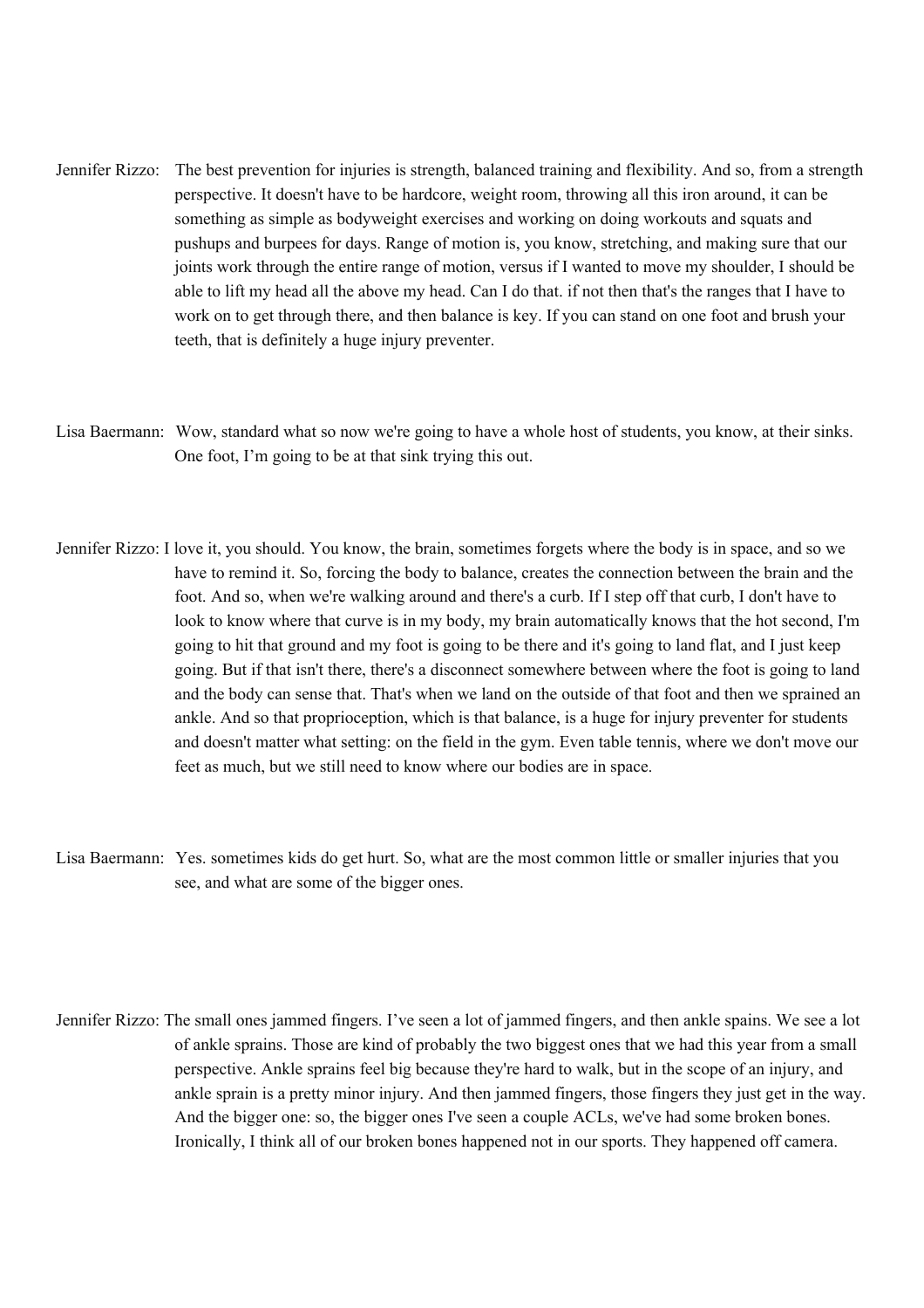Lisa Baermann: So, say a student does get hurt. Can you walk us through how your department would partner with the student and family in this situation?

- Jennifer Rizzo: So if they're injured on campus, say during a volleyball game, I'll bring them into this office, and assess what the what the injury is. Some of the injuries can be assessed on the court, you know. If it's a jammed finger I'll usually look at it right there, make sure that it's not something serious broken bone or dislocated. If it isn't serious and I can tape it up, then I'll just do that on the court and then I can send it back into play. If it is more serious then I'll bring them off the court and assess to see where that level of serious is: is it something where we need to call we need to take them to the hospital right now, or is this something that we can treat we can wait till the game's over, and I can wait for mom and dad to get here if they're not already here, and then decide where we need to send them. because not all injuries are urgent, not all injuries need to be in the hospital that night. Twentyfour hours actually tells us a lot. So, in the moment swelling goes down. Of course, yeah. So in the moment of the injury, it can always look sometimes worse than it actually is, and sometimes it actually doesn't look that bad and ends up being way worse the next day. And so if you give the body that 24 hour window, it will tell you what it needs done. I've had athletes literally come in and tell me that their 10 out of 10 pain, put them on crutches, they can't walk, contemplating going to the hospital, decide not to. The next morning they walk in hammy their crutches they're totally fine. So that's why I like unless that is, it's an obvious injury where we need to go to the hospital that night, I do like to sit on injuries for 24 hours and just let them kind of just do what they need to do. So, in here, I'll do a full assessment and see what the injury, what I think the injury is, I don't have X ray vision so sometimes, I have to send them, but I'll still do the assessment, and then I'll ice them down or do whatever treatments need to do, wrap them up to protect that body part, what the parents know, what the injury is or what I think the injury is. And then, what I recommend as far as like the next couple steps, whether it's to go to the hospital that day, or we can wait to do a reassessment the next day, and then I'll call the parents the next day and, you know, kind of give my 10 cents of what I think is going on. So yeah, that's kind of how we break down injuries.
- Lisa Baermann: And then, after say, they were have to have surgery, or they're coming back, can you help through the rehab process?
- Jennifer Rizzo: Yeah, yeah, of course, and I have had kids do some rehab here, and some rehab with physical therapists that they know off campus, and I think it's great. I know a couple physical therapists in JingQiao area, and we work well together and so being able to have that partnership with our medical facilities off campus, and myself allows it just to be a well-rounded full treatment for these student athletes. And so, I do. I can either do the whole rehab on my own, or we can partner, or if parents and the student is more comfortable, then they can stay off campus and do we have off campus.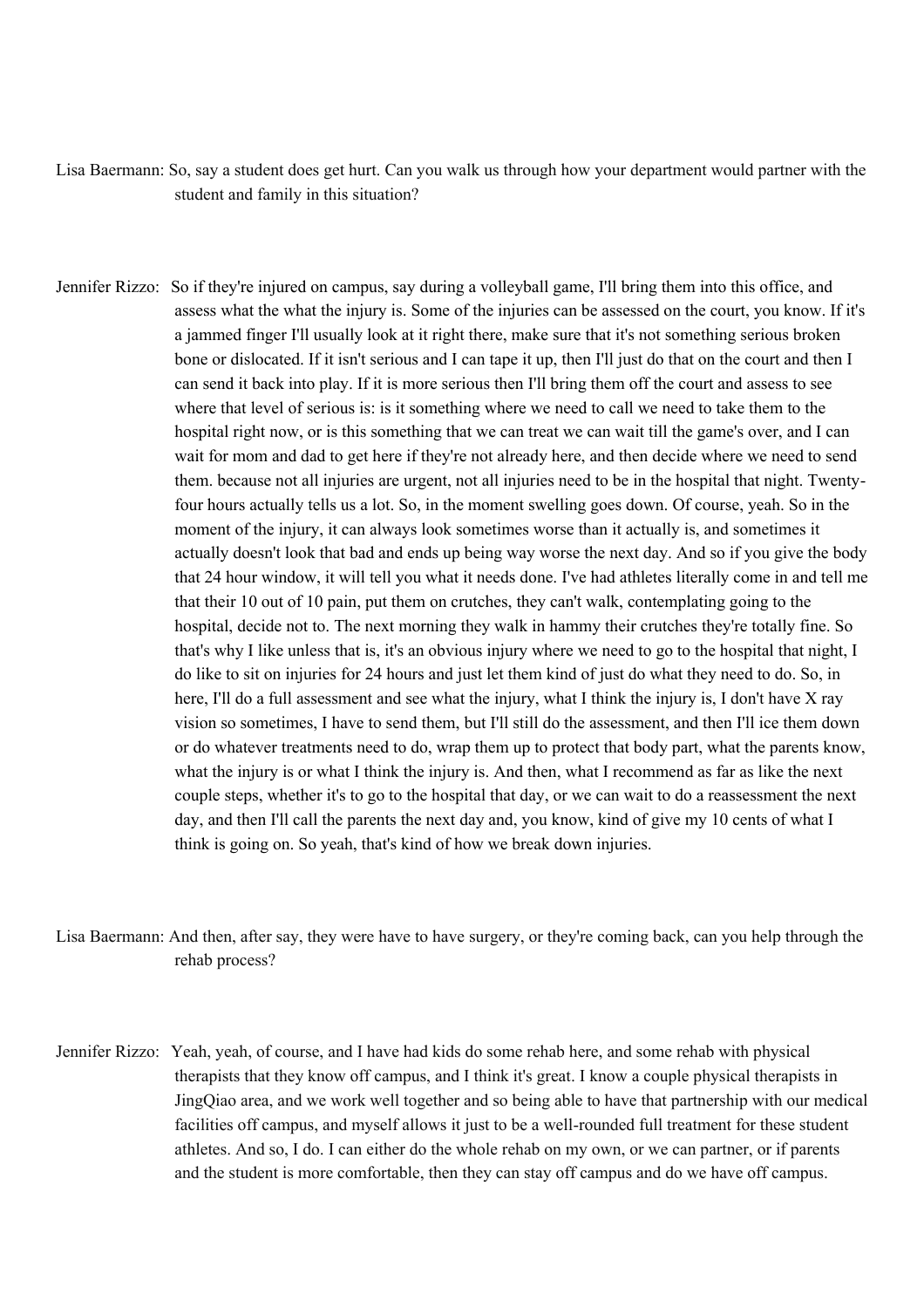Lisa Baermann: How convenient though to be able to just be right here and have it done.

- Jennifer Rizzo: Oh yeah. And the nice part about doing rehabs with me here on campus is it helps me return the athlete back to their sport faster, because I know exactly where they are and they're in the process right and the healing process. So, when they're functional and I've gotten them in here doing box jumps and ball slams and whatever, you know, more sports specific drills, then I can kind of slowly that release them back out. So, if we're in the middle of a soccer season, I can have them go out and do kicking up and down the field by themselves. They're not a part of practice yet, but we can get them doing a lot of stuff where they're more involved with the team. They're doing more functional stuff. And then when the doctor gives us the clear, they are ready to go. They're out there with no hesitation with their peers and teammates.
- Lisa Baermann: You're really able to help build that process along scaffold up so they're returned. That's great! If a student gets hurt at home, what can parents do? What advice do you give parents?
- Jennifer Rizzo: So RICE is usually the best. The best method of treatment up front. So RICE is rest, ice, compress and elevate. So we want to rest meaning just get off that body part. So if it's the ankle, have them sit down, and you can elevate so lift injured and limb above their heart. And so if they're laying down, then they just lift the leg up above the table. Then put some ice on there, and then the compression is basically can be an ace bandage. If it's the ankle could be like an old ankle brace that they have sitting around, and then put that on to sleep with an ankle sprain. I usually just say put a sock on, put like a basketball sock on, something that's a little bit higher like kind of up to the calf muscle. And that's just enough compression to allow the body to kind of keep some of that swelling out until they can either see a doctor or come in here and see me.
- Lisa Baermann: At some point, high school ends, college ends, and we're not playing competitive sports like we were. What kind of advice do you give to our alumni or future alumni, parents, faculty about living a lifestyle that's healthy or creating ways to maintain a healthy lifestyle?
- Jennifer Rizzo: When an athlete leaves their sport. Nothing can create the same environment that you were in team sports, and that's what's so amazing about being a part of team sports and having the discipline of a coach and having the discipline of just being there and being accountable to your teammates. If coach tells you to be at practice, you're going to be at practice. Once you leave that competitive